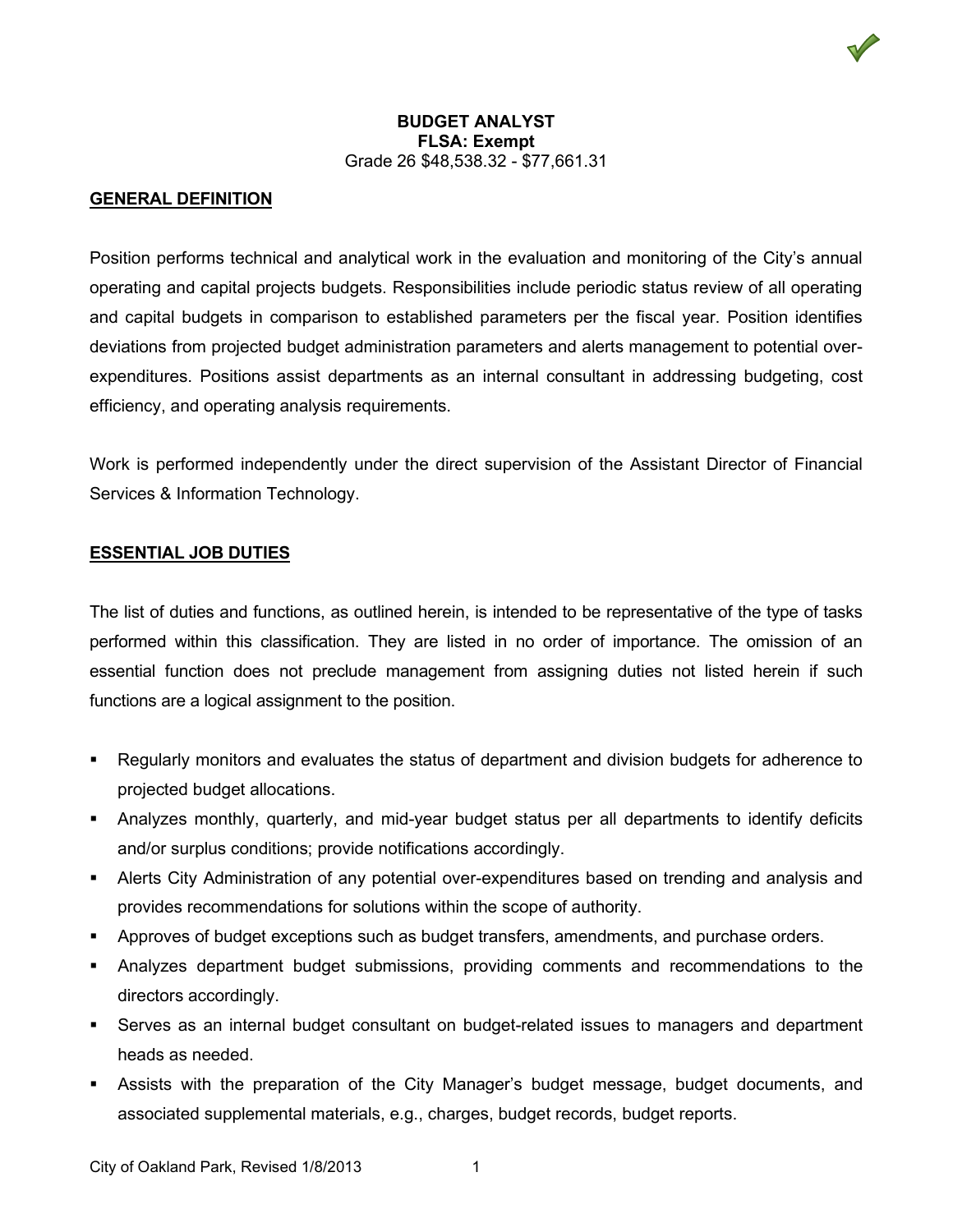- Provides advisement of budget controls, cost-cutting alternatives, budget amendments, efficiency in service delivery, staffing levels, productivity measures, and related items.
- Maintains current knowledge of trends and developments in the field of budget administration in the public sector for application to areas of responsibility and compliance with legal requirements.
- Assists in the preparation of the annual budget book.
- Maintains the integrity of the budget within the financial reporting system.
- **Evaluates agenda item reports to ensure consistency with established budgets.**

# **KNOWLEDGE, SKILLS & ABILITIES**

- Substantial knowledge of the principles and practices applied to the management and analysis of municipal operating and capital projects budget administration.
- Substantial knowledge of statistical concepts and methods as applied to the analyses of budget management and administration.
- Substantial knowledge of the principles and practices of governmental accounting, budgeting, and municipal fiscal management.
- Substantial knowledge of the body of available and current information resources applicable to the department's functions for technical research purposes and for special projects as may be assigned.
- Substantial knowledge of legislation and regulatory standards applicable to the management and administration of public funds.
- Considerable knowledge of modern office practices, with emphasis on computer literacy, word processing, spreadsheet applications, and electronic records and file management.
- Ability to establish and maintain effective working relationships with employees, division and department heads, public**/**private sector contacts, and City Administration.
- Ability to communicate professionally verbally, in writing, and in presentations.
- A strong customer service orientation in work and communication with coworkers, management, elected officials, and citizens.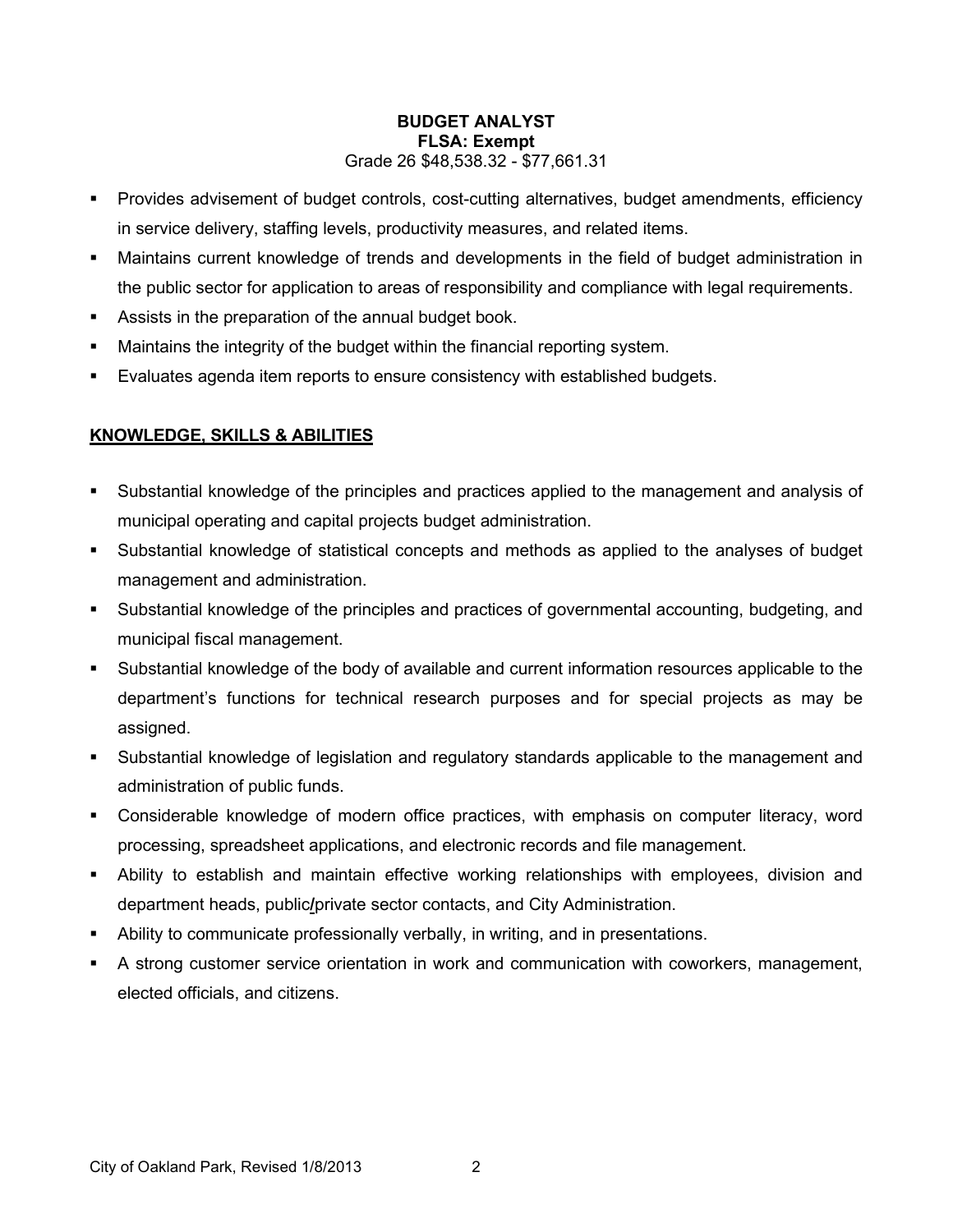#### **MINIMUM ACCEPTABLE EDUCATION, TRAINING & EXPERIENCE**

Bachelor's degree from an accredited college or university in Business or Public Administration, Finance, Accounting, or related field and 2 years of progressively responsible and skilled experience. Strong computer skills either in Excel and or Access.

#### **PREFERRED**

- 3 years of financial related experience
- 2 years of municipal experience

Experience working with Enterprise Resource Planning business management software (MUNIS)

### **PHYSICAL REQUIREMENTS**

The City of Oakland Park is an Equal Opportunity Employer. In compliance with the Americans with Disabilities Act (42 U.S. C. 12101 et. seq.), the City of Oakland Park will provide reasonable accommodations to qualified individuals with disabilities and encourages both prospective and current employees to discuss potential accommodations with the employer. The physical demands described here are representative of those that must be met by an employee to successfully perform the essential functions of this job.

Tasks involve the ability to exert light physical effort in sedentary to light work, but which may involve some lifting, carrying, pushing and/or pulling of objects and materials of lightweight (5-15 pounds). Tasks may involve extended periods of time at a keyboard or workstation. Work is performed in usual office conditions with rare exposure to disagreeable environmental factors. Some tasks require visual abilities. Some tasks require oral communication ability.

A review of this position has excluded the marginal functions of the position that are incidental to the performance of fundamental job duties. All duties and responsibilities are essential job functions and requirements are subject to possible modifications to reasonably accommodate individuals with disabilities. To perform this job successfully, the incumbent(s) will possess the abilities and aptitudes to